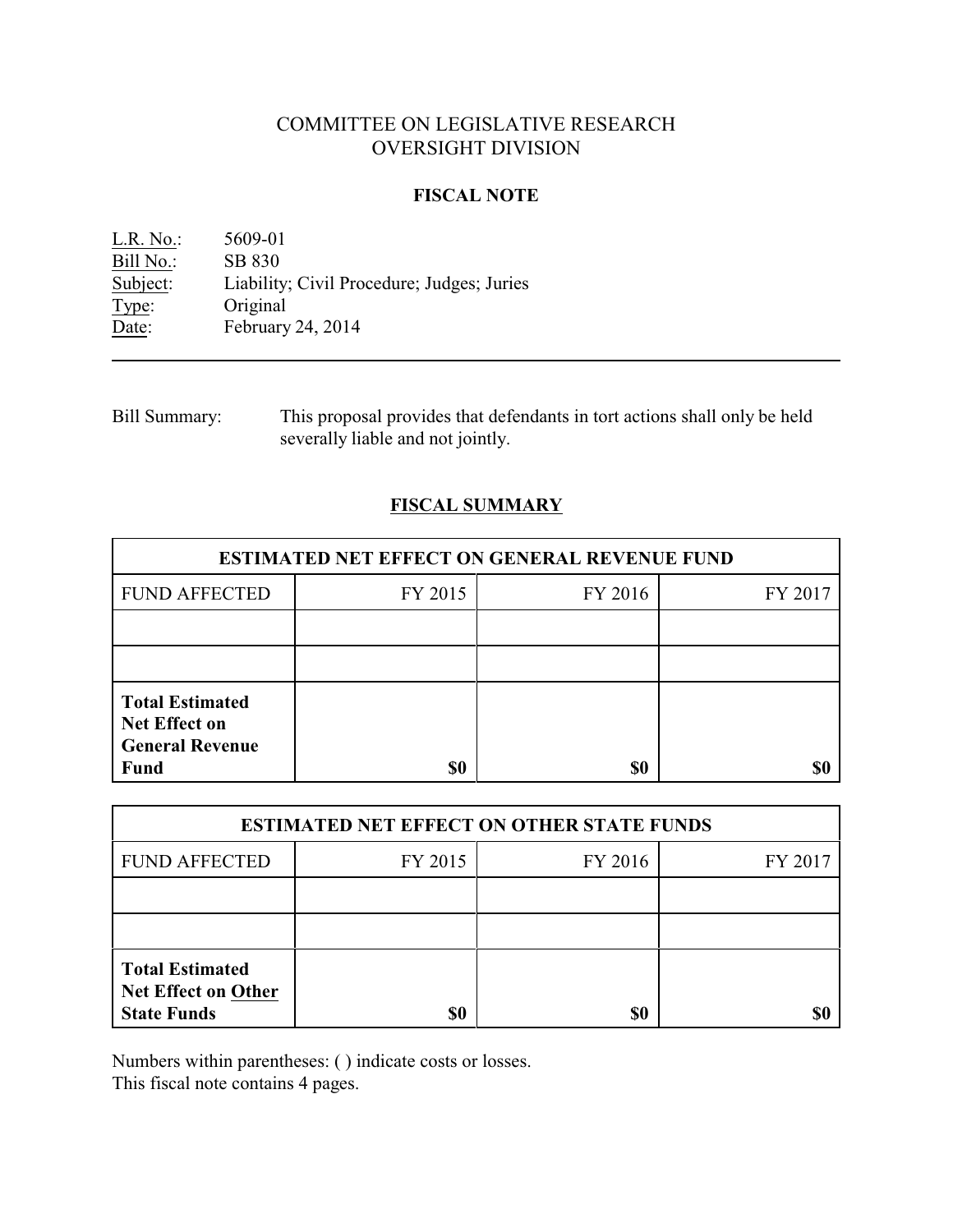L.R. No. 5609-01 Bill No. SB 830 Page 2 of 4 February 24, 2014

| <b>ESTIMATED NET EFFECT ON FEDERAL FUNDS</b>                        |         |         |         |  |
|---------------------------------------------------------------------|---------|---------|---------|--|
| <b>FUND AFFECTED</b>                                                | FY 2015 | FY 2016 | FY 2017 |  |
|                                                                     |         |         |         |  |
|                                                                     |         |         |         |  |
| <b>Total Estimated</b><br>Net Effect on All<br><b>Federal Funds</b> | \$0     | \$0     |         |  |

| <b>ESTIMATED NET EFFECT ON FULL TIME EQUIVALENT (FTE)</b>    |         |         |         |  |
|--------------------------------------------------------------|---------|---------|---------|--|
| <b>FUND AFFECTED</b>                                         | FY 2015 | FY 2016 | FY 2017 |  |
|                                                              |         |         |         |  |
|                                                              |         |         |         |  |
| <b>Total Estimated</b><br><b>Net Effect on</b><br><b>FTE</b> |         |         |         |  |

 $\Box$  Estimated Total Net Effect on All funds expected to exceed \$100,000 savings or (cost).

 $\Box$  Estimated Net Effect on General Revenue Fund expected to exceed \$100,000 (cost).

| <b>ESTIMATED NET EFFECT ON LOCAL FUNDS</b> |         |         |       |  |
|--------------------------------------------|---------|---------|-------|--|
| FUND AFFECTED                              | FY 2015 | FY 2016 | FV 20 |  |
| <b>Local Government</b>                    | \$0     | \$0     |       |  |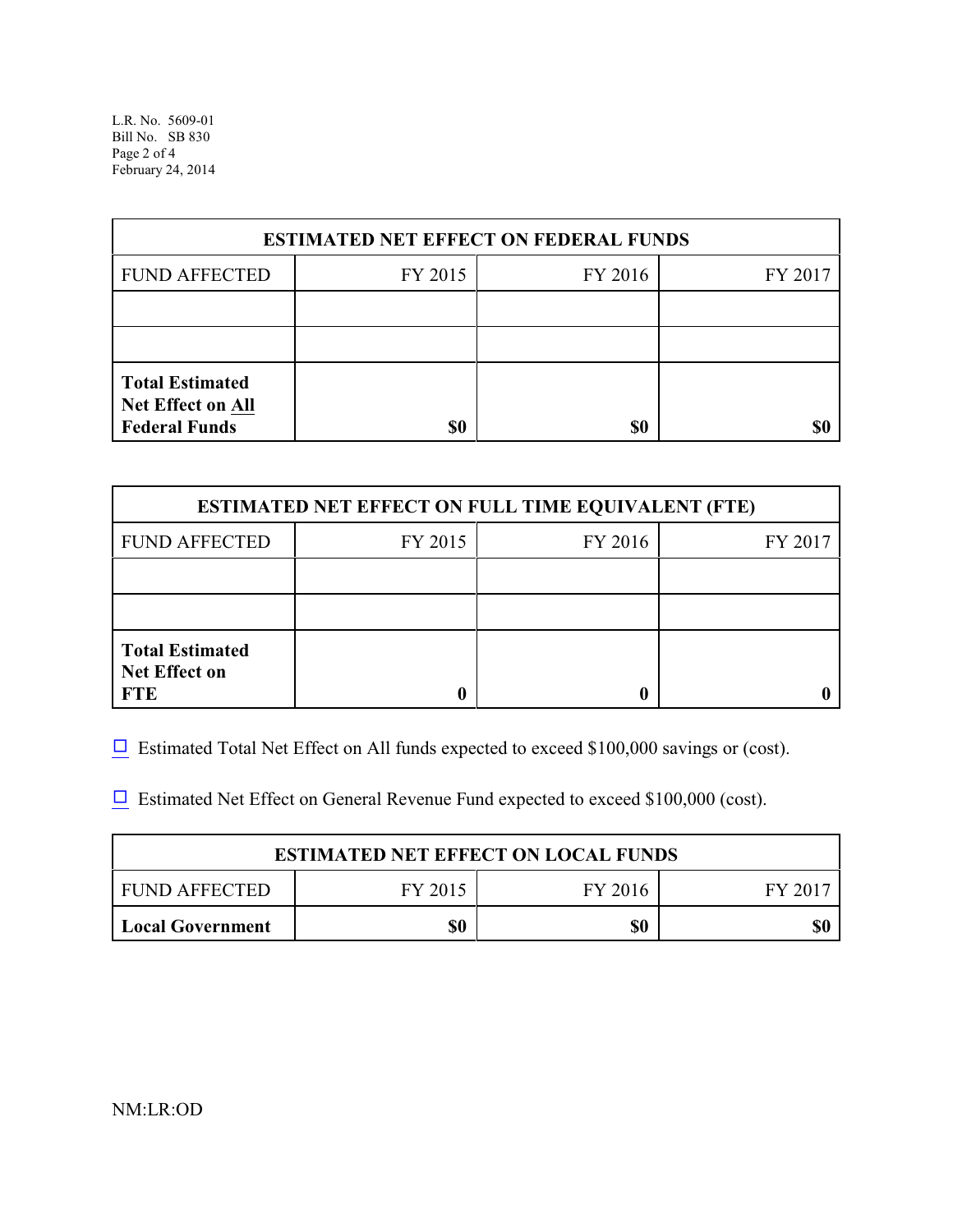L.R. No. 5609-01 Bill No. SB 830 Page 3 of 4 February 24, 2014

### **FISCAL ANALYSIS**

### **ASSUMPTION**

Officials at the **Office of the Attorney General** assume that any potential costs arising from this proposal can be absorbed with existing resources.

Officials at the **Office of the State Courts Administrator** assume no fiscal impact from this proposal.

| FISCAL IMPACT - State Government | FY 2015<br>$(10 \text{ Mo.})$ | FY 2016    | FY 2017                       |
|----------------------------------|-------------------------------|------------|-------------------------------|
|                                  | <u>\$0</u>                    | <u>\$0</u> | $\underline{\underline{\$0}}$ |
| FISCAL IMPACT - Local Government | FY 2015<br>$(10 \text{ Mo.})$ | FY 2016    | FY 2017                       |
|                                  | <u>\$0</u>                    | <u>\$0</u> | <u>\$0</u>                    |

## FISCAL IMPACT - Small Business

No direct fiscal impact to small businesses would be expected as a result of this proposal.

#### FISCAL DESCRIPTION

The proposed legislation appears to have no direct fiscal impact.

This legislation is not federally mandated, would not duplicate any other program and would not require additional capital improvements or rental space.